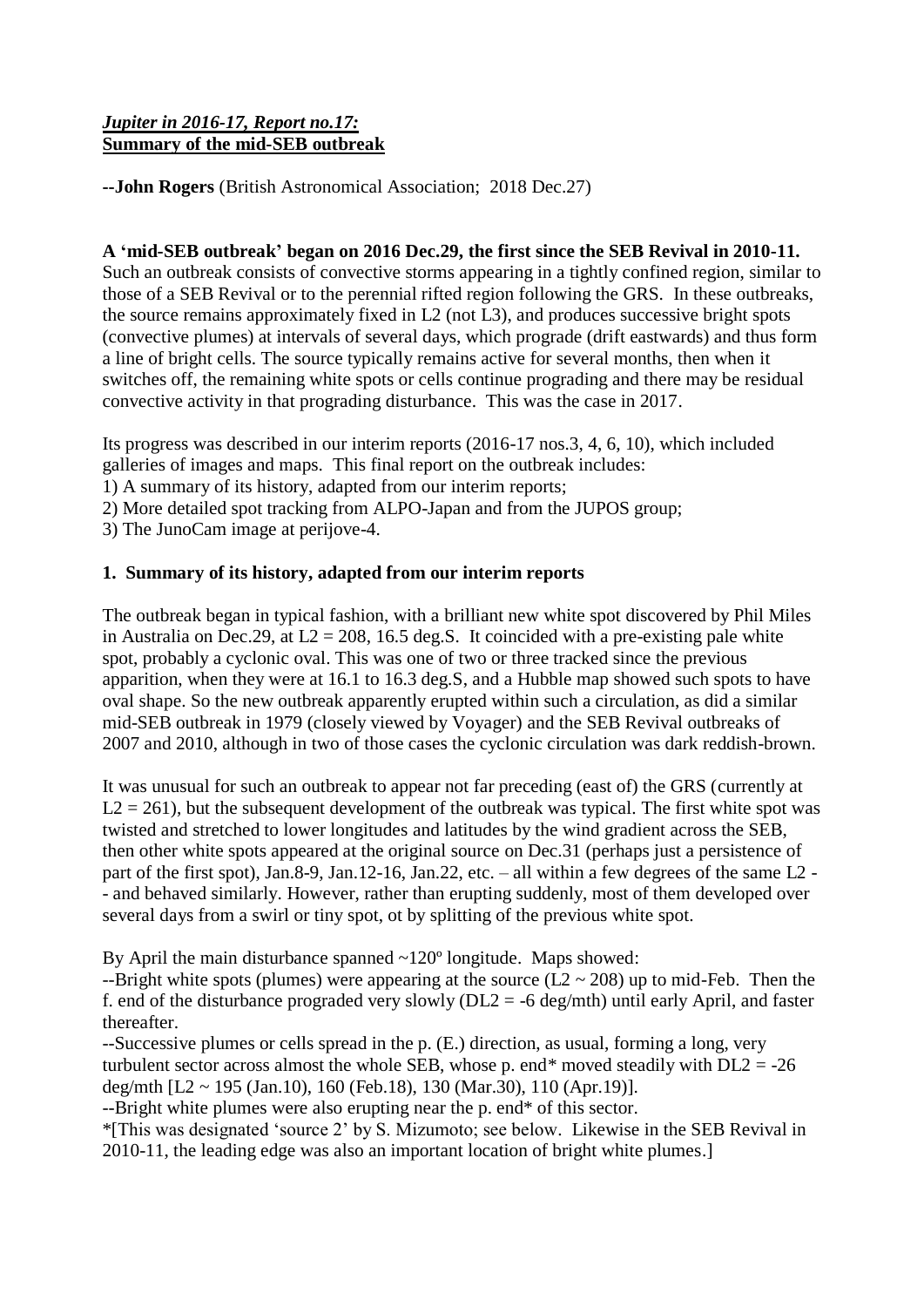--Further p.(E.), large-scale disturbance ('the NE extension') was prograding rapidly in the N half of the SEB, often in the form of a regular array of large cells (conspicuous on March 11), but with no bright plumes.

--The scale of turbulence in the main disturbance was gradually getting smaller.

In methane-band images, the white plumes appeared bright, both within the mid-SEB outbreak or its p. end, and in the post-GRS rifts. Also, there were some notable methane-dark features in the NE extension of the mid-SEB outbreak; visibly, these were pale blue streaks.

After March, no further white spots were produced at the original source ( $L2 = 208$ ); the f. end prograded since then with  $DL2 \sim -13$  (approx. keeping pace with oval BA), though even in August the large white spots (cells) in the NE extension were still conspicuous and travelling faster. But a new white spot appeared further f. at  $L2 = 146$  on July 8 (Miyazaki), and another at  $L2 = 146$  again on July 22 (Carvalho & Miyazaki), indicating renewed activity at the f. end. The prograding disturbance gradually became less conspicuous, though it was still visible with some small bright spots in it in the Juno PJ9 map at solar conjunction on 2017 Oct.24.

### **2. Analysis by ALPO-Japan and by JUPOS**

# A full display of the outbreak was posted on ALPO-Japan: **'2016-2017 Mid-SEB Outbreak Final Report', by S. Mizumoto, <alpo-j.asahikawa-med.ac.jp/kk17/j170923s.htm>**

This comprises a comprehensive set of strip-maps of the SEB (including methane-band maps), tracking the development of the outbreak, typically every 1-3 days; plus drift charts for all the spots. (All are in System II with south up.) These show the complete history of the white spots in the outbreak. Mizumoto noted that in addition to the original source, two of the white spots prograding from it became themselves sources of further eruptions; he called these sources 2 and 3. Mizumoto's chart (Figure 1) shows excellent agreement with the independently measured JUPOS chart (Figure 2; see below).

White spots appeared at the original source on:

2016 Dec.29, & 31 (as described above);

2017 Jan.8 (split on Jan.12 into 2 spots, labelled 'Source 1' at the source and 'Source 2' p. it);

Jan.12-16 (it was slow to expand);

Jan.22 (but it remained compact until Jan.28-29, when it enlarged as a new one appeared f. it); Jan.28 (it became 'Source 3', which prograded);

Feb.13 (but it remained very compact at  $L2 \sim 207$ , within a sinuous rift that extended p. & f., until being disrupted on Feb.23-24);

Feb.23 (at  $L2 = 206$ , until March 1-3 when it expanded then prograded).

This was probably the last at the original source.

Thus the source produced only 8 white spots altogether, appearing about every 8 days on average. Most of them were slow to expand and move away from the source.

But meanwhile, as the white spot from Jan.9 prograded, new white spots began to appear f. it, from a location with DL2  $\sim$  -30 deg/mth ('source 2'). They arose on Jan.17 (L2  $\sim$  197), 22 (193), and 30-31 (184), at similar latitude to the original source, and were likewise methanebright when they were very bright in visible light. The sector between sources 1 and 2 comprised the main disturbance as described in my interm reports, spanning the whole width of the SEB, and a few other white spots and streaks on a smaller scale appeared within this sector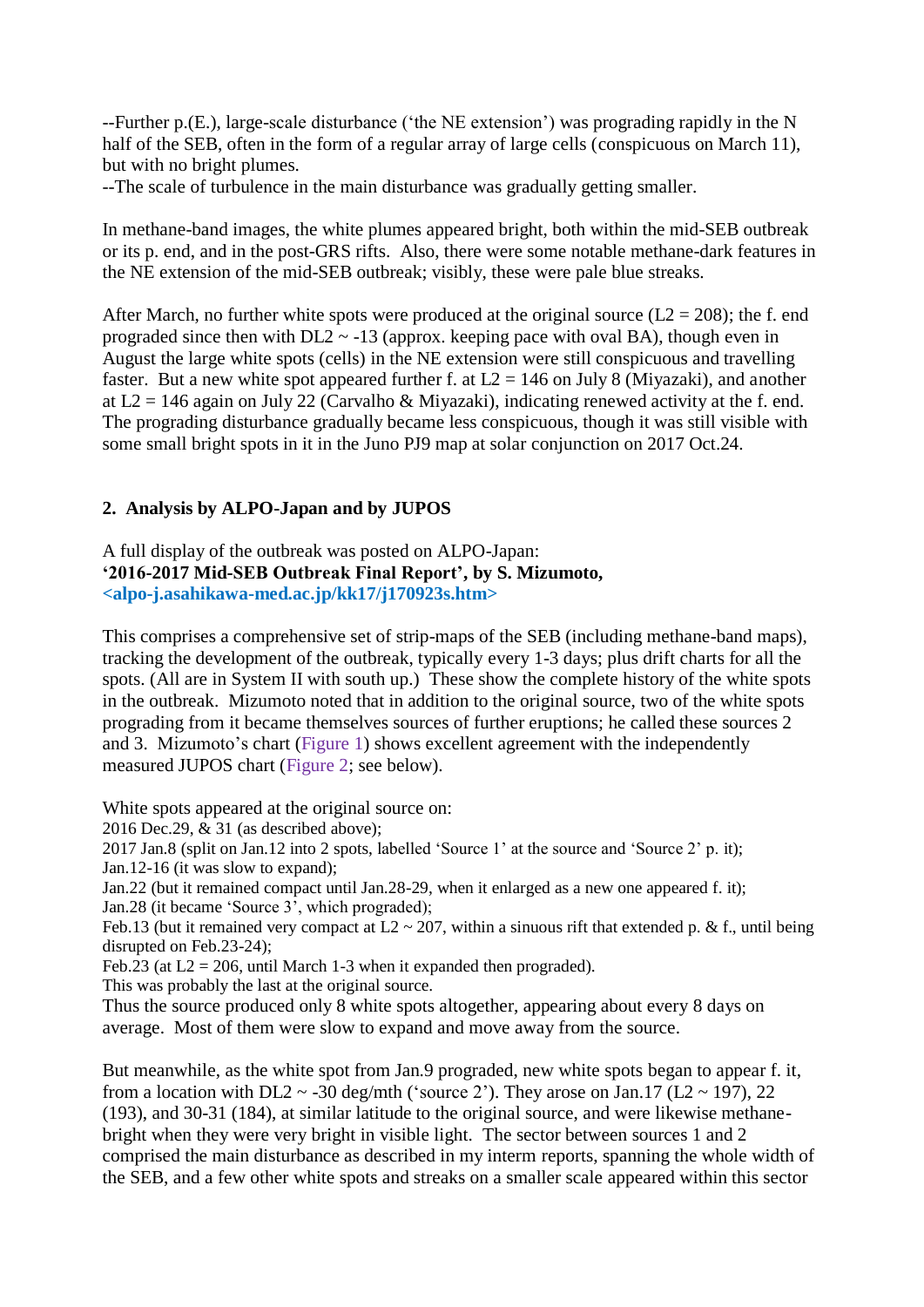in Feb.-March (one locus being designated 'source 3' by Mizumoto), along with even smallerscale turbulence.

| White spot(s) Dates |                      | DL <sub>2</sub> | Lat. $(^{\circ}S)$ |                                        |
|---------------------|----------------------|-----------------|--------------------|----------------------------------------|
| Precursor spot      | Oct.25-Dec.27 +12.4  |                 | 16.6               | (Cyclonic spot where outbreak started) |
| Source 1            | $Dec.30-Feb.1 +0.5$  |                 | 15.7               | (White spots at original source)       |
|                     | Feb.12-Mar.24 -4.4   |                 | 15.8               |                                        |
|                     | Mar. $27$ -May 1 -14 |                 | 14.9               |                                        |
| Source 2            | Jan.12- $Feb.5$      | -30             | 15.2               | (White spots at source 2)              |
| Source 3            | Feb. 14-Mar. 11 - 16 |                 | $~16 - 13.6$       |                                        |

#### **Table of drifts (Analysis of JUPOS data by Gianluigi Adamoli)**

All these white spots, as well as the rapidly prograding cells (see below), lay close to the usual zonal wind profile determined by Cassini.

Almost every one of the white spots from these sources evolved into a light or whitish cell in the northern SEB, and the set formed a rapidly prograding array. Sometimes this was quite regularly periodic, with spacings of approx.10 deg. However the cells were not permanent, and few could be tracked for more than 20 days. In Feb. the early ones lost their identities, and the latest ones (between sources 1 and 2) were too turbulent to track, so those from source 2 formed the most distinct array. The array of cells was most regular at some later times, notably the maps of June 19-20 (8 cells in 2 sectors) and July 24-28 (one row of 8). Altogether, more than 20 of these cells prograded in the northern SEB up to mid-July, on both the Mizumoto and the JUPOS charts (Figures 1 and 2). The JUPOS data have now been analysed by G. Adamoli. Only a minority of the tracks were adequate to measure, but they appear to be representative of the majority. Typical drift rates (from Adamoli) had mean  $DL2 = -102.6 \ (\pm 1.7)$  deg/mth, at 11.2  $(\pm 0.25)$ °S.

### **3. JunoCam's image at Perijove 4.**

The mid-SEB outbreak was successfully captured by JunoCam at Perijove 4 on 2017 Feb.2 (Figure 3). In fact, JunoCam's image shows Source 2: the white spot labelled X is a recentlyborn plume at that source which appeared on Jan.30-31 within the whitish complex swirl, and Z is the white spot expanding from the previous plume. The image shows the varied colours and textures of the cloud layers that form the outbreak, and ubiquitous streaks of higher-level hazes crossing over the clouds at different angles. The image just captures the outer part of the new plume (X) which carries lanes of white clouds protruding above the main white cloud deck. Some of the cloud lineations may be stream-lines, while others may be waves, so the image may not be easy to interpret. It may be useful to compare it with other images of such vigorous outbreaks. Fortunately JunoCam at PJ4 also obtained a comparable image of vigorous white rifts in the NEB, which shows similar complex cloud features.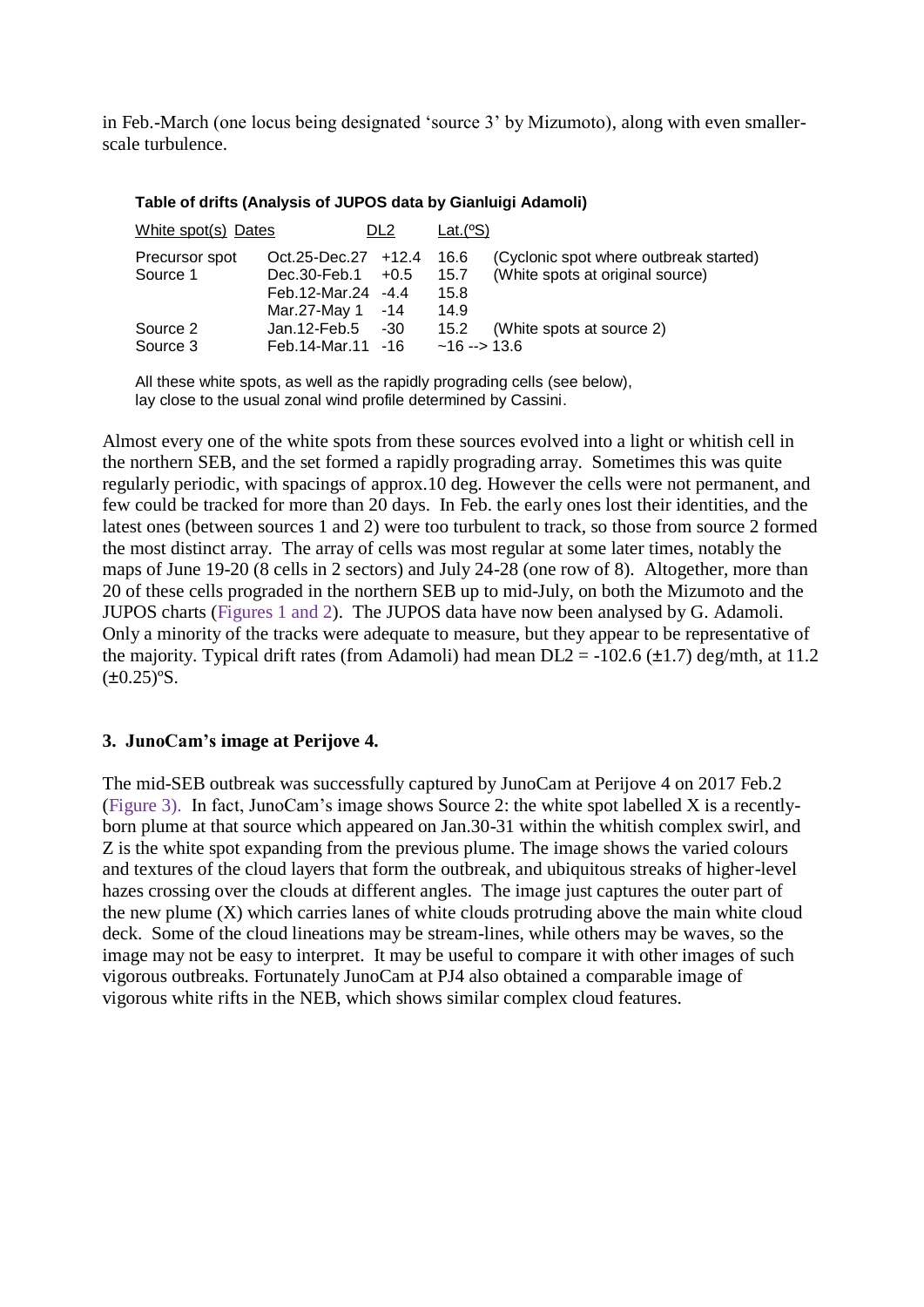

Figure 1. Charts of the disturbance, (A) in System II longitude (L2), and (B) in a longitude system moving at -3.0 deg/day relative to System II. By S. Mizumoto, posted on ALPO-Japan: **<alpo-j.asahikawa-med.ac.jp/kk17/j170923s.htm>**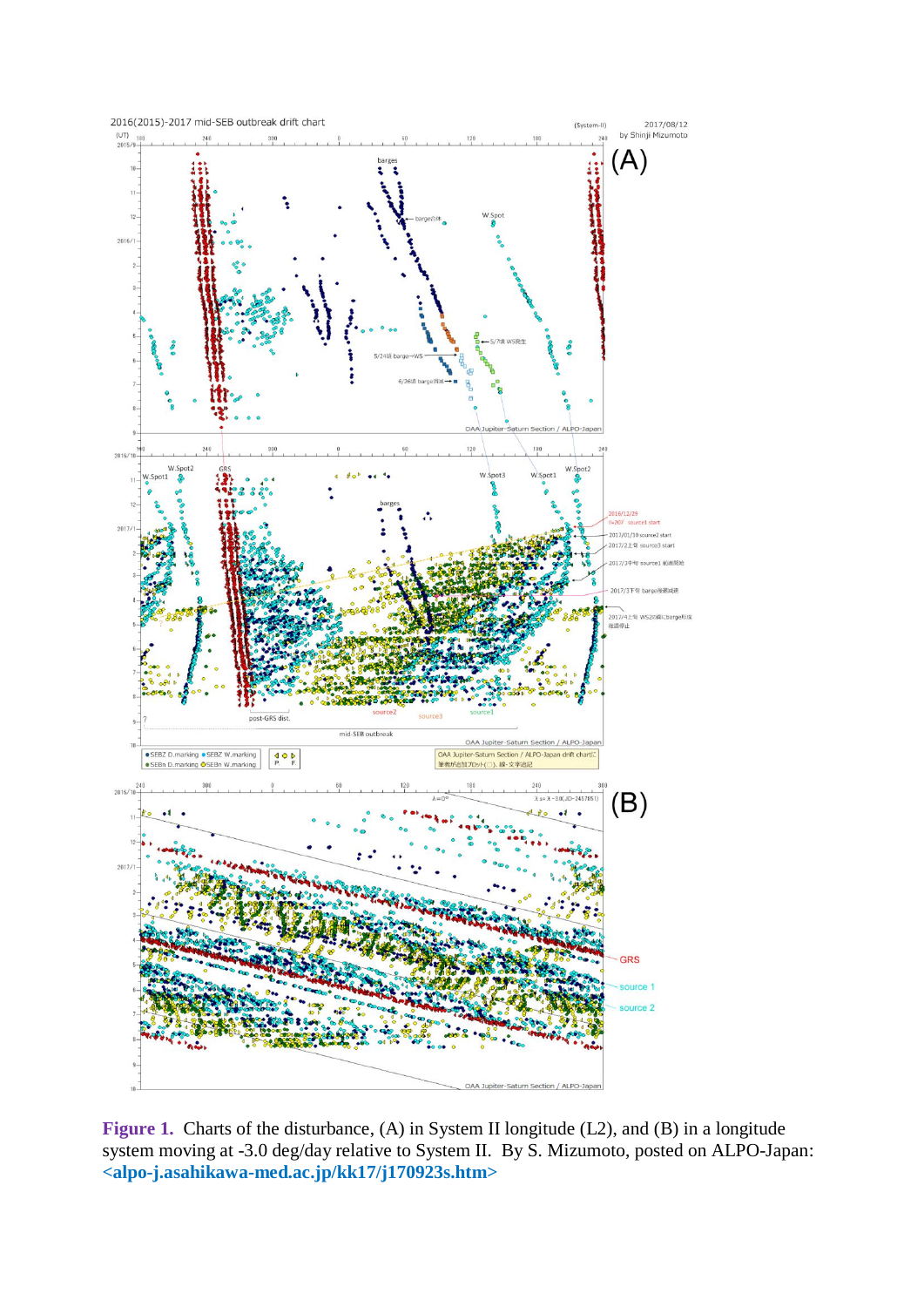

Figure 2. Chart of the northern SEB (10-13°S) in a longitude system moving at -3.0 deg/day relative to System II, i.e. the same as Figure 1B though with a different zero-point. Chart of JUPOS data.